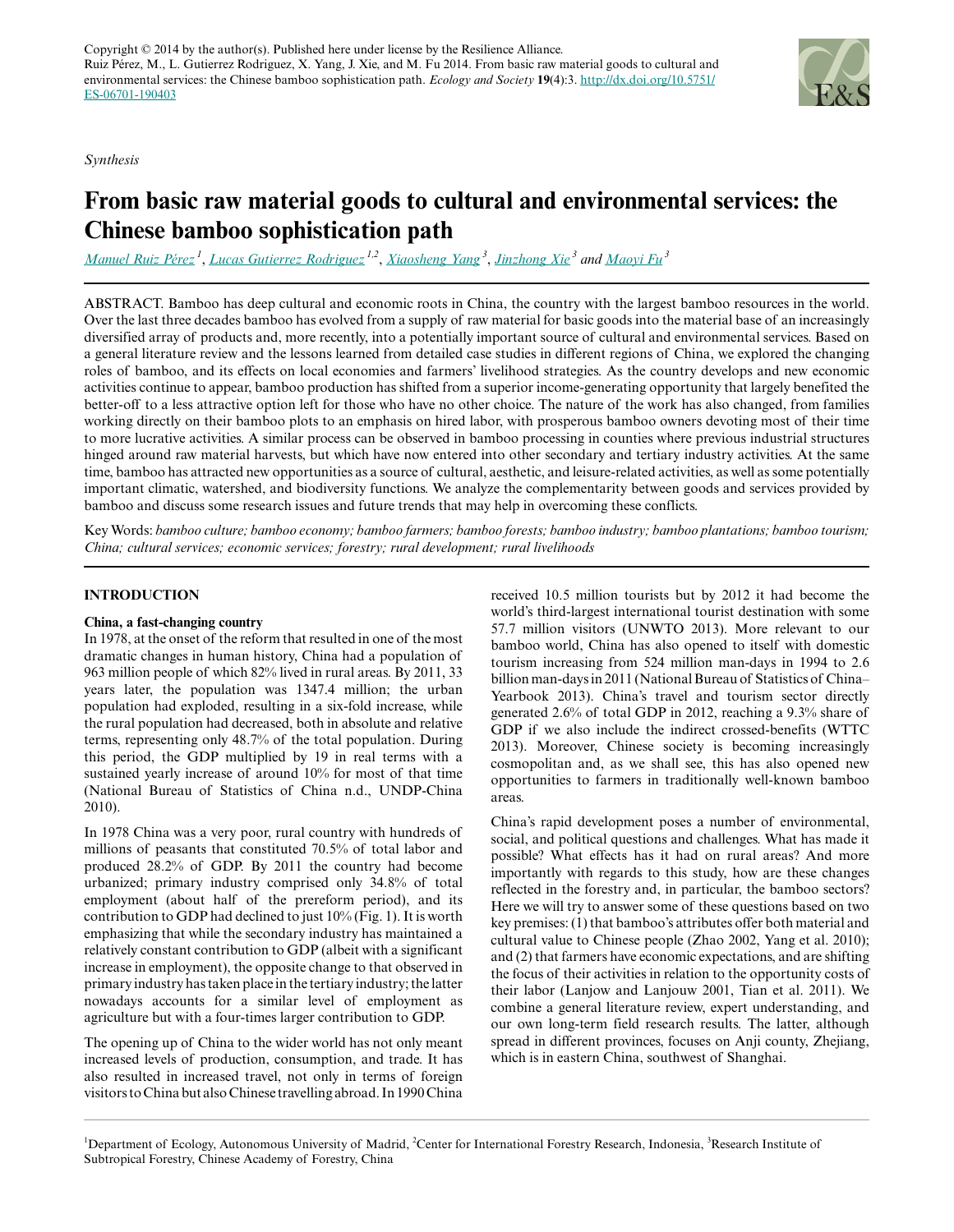**Fig. 1**. Contribution to employment and GDP of primary, secondary, and tertiary industries in 1978 and 2011. The National Bureau of Statistics of China follows the International Standard Industrial Classification of all Economic Activities published by the UN Statistics Division (UNSTAT 2008). Primary refers to agriculture, forestry, animal husbandry, and fishery industries. Secondary refers to mining and quarrying, manufacturing, production and supply of electricity, water and gas, and construction industries. Tertiary refers to all other economic activities not included in the primary or secondary industries (see UNSTAT 2008 and National Bureau of Statistics of China for detailed descriptions). Source: based on *China Statistical Yearbook* (National Bureau of Statistics of China (several years)).



**Dual roles of bamboo in Chinese culture: material and spiritual**

Bamboo is an important forest resource and has a major cultural role in Chinese society (Yang et al. 2010). Neolithic excavations of the Yangshao culture in Banpo, near Xi'An (Shaanxi 6800-3600 AC) and of the Hemodu culture in Yuyao (Zhejiang 3200-3000 AC) have showed that bamboo was already being used and represented with ideograms more than 5000 years ago (Hu and Hui 2002, Wang and Li 2006). New uses and increasingly complex bamboo-related technologies employed in tool making, housing, musical instruments, food, paper, irrigation systems, and different transporting devices and infrastructures were developed to cater to people's basic daily needs (Zou and Liang 2008).

In parallel with this "material culture", bamboo was increasingly incorporated into the religious, literary, artistic, and philosophical culture of ancient China. Thus, various cultural minorities of southern China have developed complex worship systems associated with it (Wang 2001). These belief systems stress the fast growth and strength of bamboo while using it as a totemic symbol of the source of life and even the origin of humans (*zhu sheng ren*). For these cultures bamboo is both a manifestation of social organization and its dynamic relation with the resource (Wang 2001).

Prior to the development of paper, bamboo slates were used in conjunction with other materials as a medium for writing. The Chinese character for bamboo- $\not\!\!\!/\,\,\text{t}$ -can itself be clearly recognized on pottery from the Yangshao Culture (Yang et al. 2010). The first texts referring to bamboo represent its importance in people's life. Later came poems and other works dedicated to the contemplation of bamboo. Finally, the cultural elite started using bamboo to represent human feelings, idealized beauty, and moral values, underscoring the evolving relationship between bamboo and society (Zhao 2002). As a consequence of this longterm evolution, at the time of the Qing Dynasty (1616–1911 CE) the Kang Xi Dictionary records 960 bamboo-related characters (Yang et al. 2010).

Su (2013) attributes the rise of bamboo in Chinese culture to three threads. One thread is the literary technique of *yongwu* using different (usually natural) objects as a proxy to represent the author's inner self, to the extent that the ideogram of bamboo was frequently included in the poet's own name. A second thread is the entwining of moral values into the cultural meaning of bamboo. This occurred through the relating of bamboo's physical traits (straightness, flexibility, endurance, hollowness) to the moral virtues of honesty, loyalty, humility, and selflessness that characterized the *junzi* or morally superior person (similar to the concept of gentleman). A third thread is a retreating lifestyle that often meant living in close contact with bamboo in order to establish a spiritual connection with Nature. Through these different threads—by appealing to the individual characteristics of, as well as to the emotions inspired by, bamboo groves and forests—bamboo culture managed to incorporate Taoist, Buddhist and Confucian ideals. This laid the foundations for its unique place in Chinese culture as it became attractive to people from different ethnic and religious backgrounds and social strata. The poem *Chanting Bamboo* by Xu Tingjun (in Su 2013, page 72) epitomizes this extraordinary quality:

*It does not matter whether you are on a pavilion balcony or in a mountain forest. [My] love for you is not just for the acres of shade you provide. It is that you have integrity* [jie] *even before you sprout out of the earth;*

*When you surpass the clouds, you remain without ego.*

Cultural values are, therefore, superimposed upon and interact with bamboo's material properties, expanding them to establish a wide array of demands that can evolve as society develops. As such, the study of bamboo in China needs to be placed within the framework of this distinctive Bamboo Cultural Complex (Wang and Li 2006).

## **Bamboo in the context of the Chinese forest transition**

China has traditionally been considered a country poorly endowed with forest resources. The available per capita forest area represents one-quarter of world averages and the standing timber volume only one-seventh (Forest Resources Administration 2010). Deforestation, a condition shared with many other areas of the world (MacNeill 2006, Kaplan et al. 2009, Bayon et al. 2012), has been the result of a long process of human expansion since the Neolithic, and has been further accentuated by subsequent demographic expansion, social crises, and wars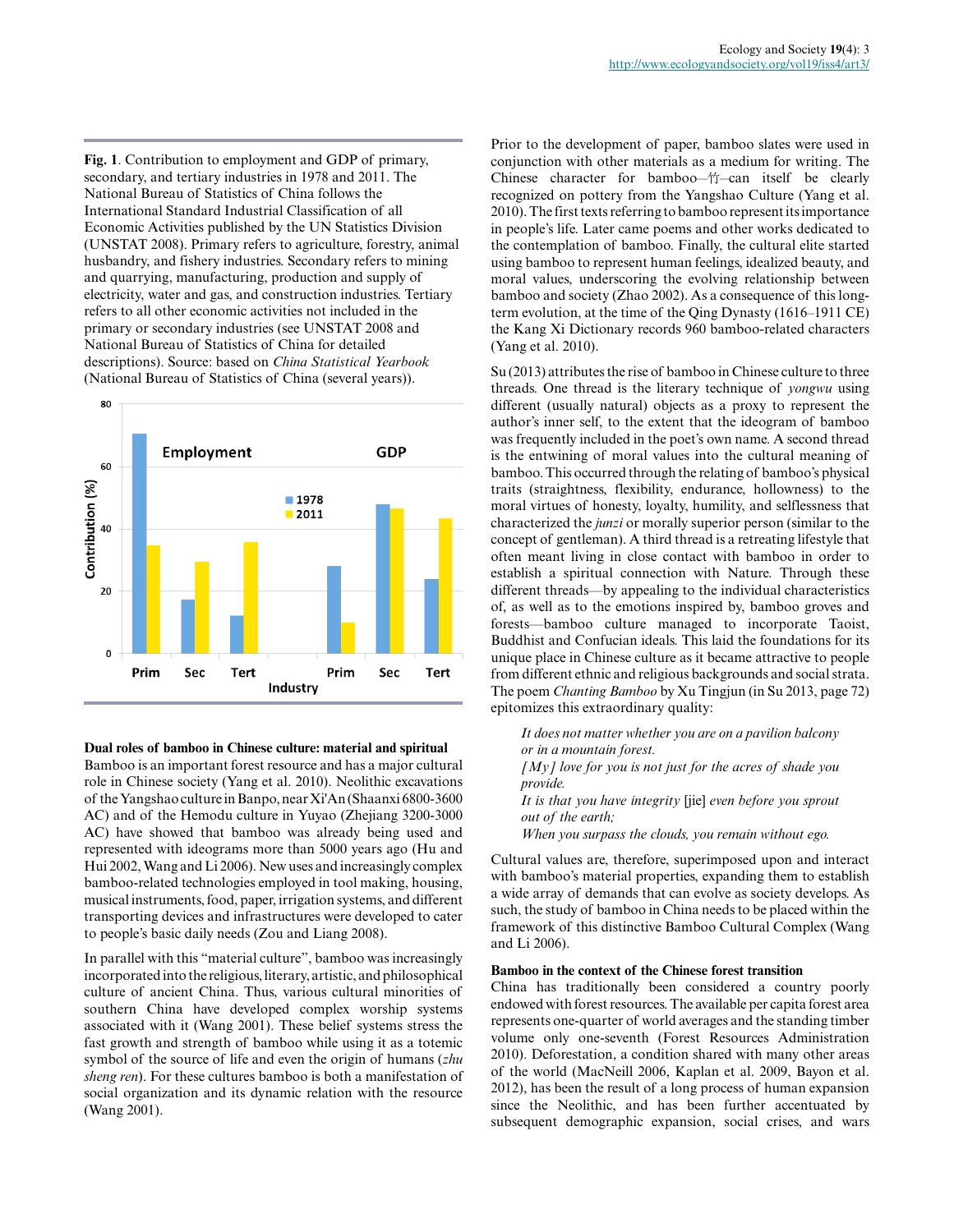between the 18th and 20th centuries. By 1900 forest cover had decreased to 16.7% (He et al. 2007).

At the time of the founding of the People's Republic of China there were only 109 million ha of forests which covered 11.4% of the country. In spite of pioneering reforestation programs during the 1950s, deforestation remained rampant with forest cover reaching its historical minimum of 8.9% during the Great Leap Forward (1959–1961) (Yin 1994, Ge et al. 2000). Forest barriers and new forest plantations were established during the 1960s and 1970s with poor results due to bad practices and the social unrest of the Cultural Revolution period. Forest cover began a slow process of recovery but forest quality, especially of natural forests, continued to degrade (Wang and Chokkalingam 2006, Keeley and Zheng 2011).

The reforms initiated in 1978 placed a renewed emphasis on plantations and has been fundamental to improvements in forest cover and industry performance (Hyde et al. 2003), facilitating a "forest transition" in China (Gutierrez and Ruiz 2013)—although it was not until the 2000s when natural forests began a partial recovery with the implementation of the "six key forest programs", i.e., *liu da linye zhongdian gongcheng* (Zhou 2002). The latest forest inventory of 2004–2008 shows 195.5 million ha of forests, just above 20% of the national territory, and 13.720,8 mill m<sup>3</sup> of standing volume, a remarkable recovery from the situation 50 years ago.

What has been the trajectory of bamboo throughout the tumultuous history of Chinese forests?

The country, rich in bamboo species, has the world's largest bamboo surface area and highest levels of production. Since the creation of the Bamboo Chart by Dai Kaizhi (Jin Dynasty, 317– 420 A.D.) which described 61 species (considered the first world's monograph on bamboo), around 500 species distributed in 39 genera have been identified (Zhu et al. 1994). The long history of bamboo cultivation has resulted in a mixed gradient ranging from wild, naturally occurring bamboo forests to intensively managed monoculture plantations. Moso bamboo (*Phyllostachys edulis*) is the most common plantation species, although other species, including a number of sympodial bamboos associated with a fastgrowing and diversified demand (Ruiz Perez et al. 2009), are also grown.

Bamboo has many contradictory features. It is strong and hard, but also flexible, and it is elegant and spiritual, yet capable of serving as raw material for hundreds of different products and processes. Taxonomically, it is a grass that grows to the heights of a tree and has timber-like properties. Likewise, it also shares qualities of timber and economic tree forests. The main product, bamboo culms, is a substitute for timber and shares some of the latter's market features. At the same time, a fast-growing, short rotational cycle offers regular (yearly or biennial) harvests similar to cash crops. This has contributed to bamboo playing a special role in rural economies and farmers' livelihoods, as we shall explore in the following sections.

Some of these unique features may help explain why bamboo seems to have avoided the ups and downs faced by other Chinese forests during the second part of the  $20<sup>th</sup>$  century. We lack suitable data to analyze what happened to naturally occurring bamboo forests, but it is plausible that they may have followed a similar path of degradation to that of other natural forests. This is a potentially interesting research subject that to our knowledge has not been comprehensively explored. However, total bamboo area (natural forests and plantations) has maintained a steady increase over the past 50 years, in contrast to the severe deforestation experienced in the late 1950s and 1960s. Similarly, bamboo culm production has continued to increase steadily over the same period, having partially helped to cushion the impact of the decrease in timber production experienced for nearly a decade in the whole of China as a result of the 1998 logging ban (Figs. 2 and 3). Bamboo therefore seems to have fared better in the turmoil of the 1960s and 1970s than other type of forests, vindicating once again the widely held perceptions of its adaptive and flexible nature.





**Fig. 3**. Evolution of bamboo culm and shoot production in China (National Bureau of Statistics of China, several years).

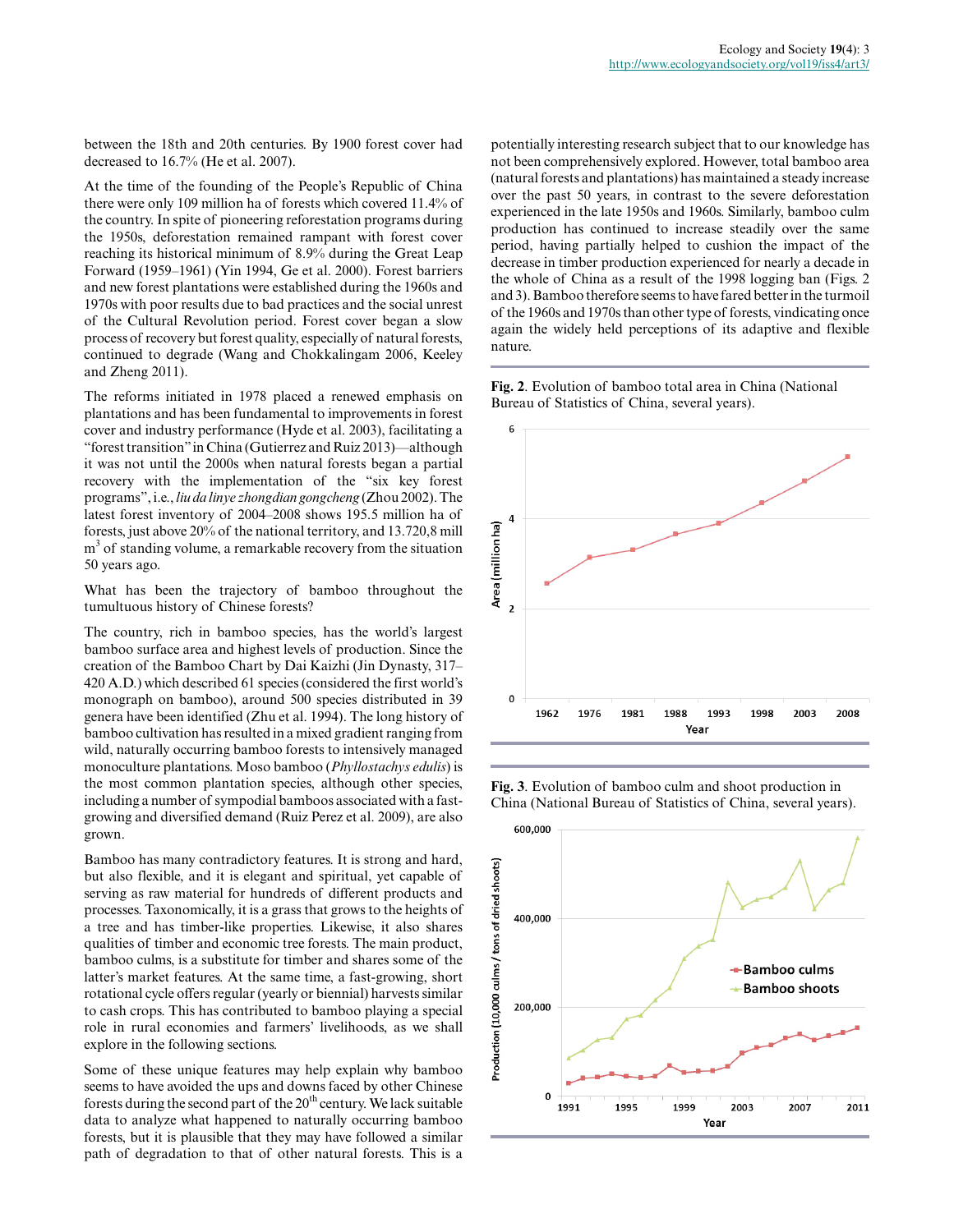#### **ECONOMIC AND ENVIRONMENTAL ROLES OF BAMBOO**

#### **Bamboo: the "poor man's timber" or an economic opportunity for the better-off?**

The conventional view of bamboo portrays it as the "poor man's timber" (Rao et al. 1987) or, to allow for the modern concern of climate change, the "poor man's carbon sink" (Lobovikov et al. 2009). According to this view, bamboo serves as an option that allows the poor to thrive, eventually helping to facilitate poverty mitigation and elimination. The evidence for this hypothesis is the frequent higher contribution of bamboo to household economy in poorer households (Hogarth et al. 2013) and the possibility to climb up the social ladder and move from lower to higher income groups through bamboo cultivation (Kant and Chiu 2000).

A more nuanced view would also need to consider bamboo dynamism and the changing opportunities that the past three decades of impressive development have offered to Chinese farmers (Tian et al. 2011). An earlier study showed that in the mid 1990s, bamboo in Anji County, Zhejiang, was relatively more important for the middle income group of farmers, although the richest farmers were still generating more bamboo-based income in absolute terms (Ruiz Perez et al. 1999). We also suggested the growing role played by off-farm income in rural economies, something that was being postulated at the time for other areas and that is nowadays broadly acknowledged (Lanjouw and Lanjouw 2001, Haggblade et al. 2002, Reardon et al. 2007). This study led us to three key questions: When is bamboo a good opportunity for farmers? Is there a point when they would be interested in shifting to a more lucrative activity? And if so, what role should bamboo play in this transition?

To answer them we followed a complementary, two-pronged approach, linking the relative level of development of the village or county and the income-generating opportunities available. Using a cross-sectional study in six counties placed in three provinces along an east–west gradient of development, we showed that the role of bamboo in farmers' livelihoods changed depending on the level of development and on the off-farm opportunities available (Ruiz Perez et al. 2003, 2004). In the most developed counties, with higher per capita income and more economic opportunities, bamboo was more important for the poorest farmers; in least developed counties, bamboo was more important for those in the middle and high income categories. Interestingly, in poor counties and provinces, bamboo industry wages were close to average provincial-level industry wages, whereas in richer counties and provinces, bamboo industry wages lagged behind average provincial level wages (Fig. 4). As rural areas developed, not only bamboo cultivation but also the associated bamboo processing industries lost ground in terms of relative income and salaries.

At the same time, we used longitudinal time series in Daxi village of Anji county (a densely forested village where bamboo provides the main forest cover) to study the precise change that was taking place. Daxi is a very isolated, mountain village that depended on forest income (bamboo, hickory, and tea) until the construction of a large hydro-electric dam in the early 1990s improved transportation and offered new income opportunities through construction and the provision of lodgings for the workers that came to the site from outside the local community. This brought about dramatic changes to the village. Agriculture income maintained the same declining trend that had been observed since 1973, at the time of the first data available. Forestry, which had been the core economic activity—representing around two-thirds of total village income before the construction of the dam (mainly due to bamboo, itself contributing to around two-thirds of total forest income)—saw a sharp decline. Off-farm income then began to fill the gaps left by agriculture and forestry (Gutierrez et al. 2009, Fig. 5). Thus, it became apparent that new income sources were expanding the development options of the village that had previously relied on bamboo. Were these new opportunities being seized equally by all farmers? Was the relative weight of bamboo in farmers' economies changing for different income categories?

**Fig. 4**. Ratio of bamboo industry to average provincial industry wages, in relation to the county's per capita income (modified from Ruiz Perez et al. 2004).







We were fortunate that Daxi had also long been used as a reference village in the yearly national rural population economic surveys. This permitted a detailed assessment of income structures and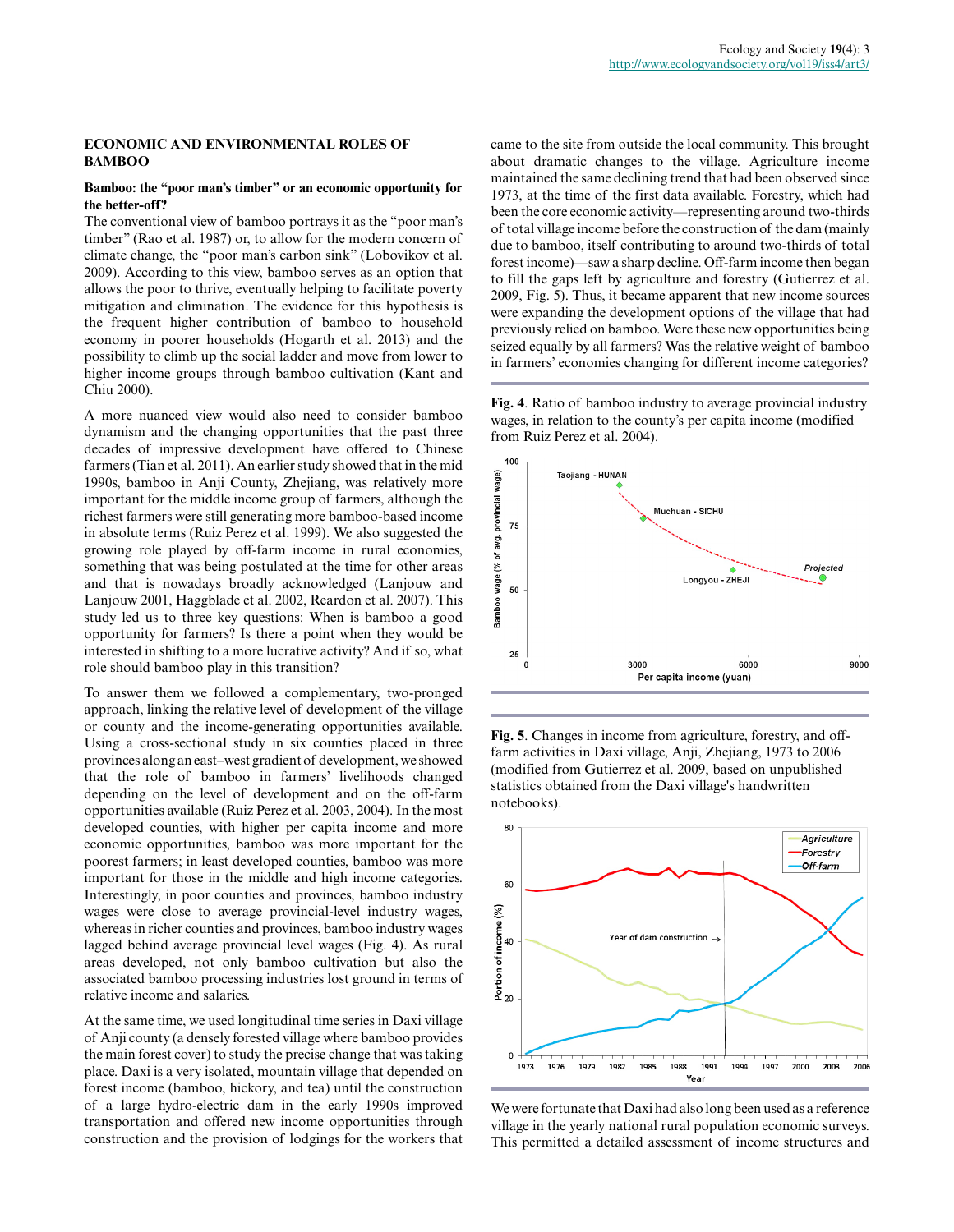the changing role of forests, and specifically of bamboo, by comparing previous farmers' income data (Gutierrez et al. 2009) with our own survey conducted in 2006. As Fig. 6 shows, bamboo was in both relative and absolute terms more important for the better-off income groups before the construction of the dam, indicating that this was the most lucrative opportunity for them at that time. By 2005, however, bamboo had reduced its relative weight in all income categories (in concordance with the aggregated village data discussed above) and, more significantly, its role had changed, becoming more important for the poorest income category of farmers. Bamboo was no longer the best available income opportunity; hence, it became relatively more important to the low-income farmers. Unable to benefit from the new economic options, poor farmers were tied to bamboo as their main source of income, i.e., it was twice as important to them in relative terms than to the high income group.

**Fig. 6**. Relative contribution of bamboo to household income for the three income tertile groups: 1990 vs. 2005 (unpublished statistics for 1990 obtained from the Daxi village's handwritten notebooks; statistics for 2005 from Gutierrez et al 2009).



Given the egalitarian nature of the forest contract system, wealthier farmers kept their bamboo plots and were able to obtain similar or even higher incomes from them than poor farmers. However, the opportunity cost of labor for middle and high income farmers meant that they were more interested in employing it in more lucrative activities, frequently hiring poor farmers from Daxi and other villages as laborers to work their bamboo plots. Chen (2010) and Tian et al. (2011) have found similar responses by farmers in relation to their agricultural crops.

## **New economic roles for bamboo**

The conclusions from cross-sectional and longitudinal studies pointed in the same direction and were in line with what could be predicted by economic theory: the most dynamic and entrepreneurial farmers were spearheading local innovation (Feder et al. 1985) and benefiting from off-farm economic opportunities (Lanjouw and Lanjouw 2001) while adjusting land use and labor allocation by renting land or hiring workers (Tian et al. 2011). In early development stages, when the primary industry was vital for employment and GDP, bamboo plantations and associated industry were a greater economic opportunity that attracted innovative farmers. As the country developed and the primary industry reduced its contribution to employment and GDP, bamboo was no longer a superior opportunity, leading to a reduction in its relative weight and giving way to more lucrative activities. So, what were these new opportunities and what was the new role that bamboo took on?

In our case study, during the 1990s they related to construction (dam, roads, and new houses), bamboo processing, and trade. In the 2000s a new opportunity linked to tourism emerged. Anji county has become a famous tourist destination, mainly from the Hangzhou–Shanghai–Nanjing triangle. Tourism has experienced an spectacular climb from just 150,000 tourists and 0.4% of total county GDP in 1996 to 5,440,000 tourists and 13.8% of GDP in 2009 (Gutierrez et al. 2011). Daxi village's outstanding mountain forest scenery (with bamboo as a central part of it) has been responsible for attracting a significant proportion of tourism to Anji. Based on our 2007 survey, tourism represented 27% of total income, being the best off-farm income opportunity in Daxi. The young, more dynamic generation is benefiting the most with many "farmer rural home" hostels (*nongjiale*) built in the past decade. Similar situations created by an increasing demand for rural tourism are also occurring in other regions of China (Gao et al. 2009) and abroad (Fontana and Paciello 2009).

Again, bamboo has played a major role in encouraging this influx of tourists. A survey of Daxi visitors indicated that bamboo was the main known feature and a major attraction, with 93% of interviewees acknowledging that they had a pre-existing knowledge of beautiful bamboo scenery before arriving. Obviously, bamboo is not the only reason that people visit the area, and Anji's fame as a bamboo county may not be replicated everywhere. The point, however, is that this new opportunity is deeply rooted in the bamboo culture (of both farmers and visitors) of the region, going beyond the material output of the primary industry and into the services of the tertiary industry. As the Chinese economy progresses, the trend will be consolidated, pointing towards an important future economic avenue for bamboo farmers. At this point, it is worth remembering that the tourist sector is expected to grow faster than the wider Chinese economy in this decade (WTTC 2013).

New economic options change over place and time and we do not have a sufficiently large sample to extrapolate our detailed results to the whole of China. However, there is enough evidence to show that bamboo-based tourism was already developing in different regions in the 1990s and has continued its exponential expansion. Interestingly, bamboo has also attracted the attention of Western travelers in China, as evidenced by the numerous references to bamboo gardens, sceneries, and homes made by Cumming in his travel memoirs cited by Wang (2003).

In 1996 the State Forest Administration officially named the Ten Bamboo Home Counties based on the extent of their bamboo resources, the associated industry and the cultural value placed on bamboo in the county's traditions. Anji was one of these first Ten Bamboo Counties. The purpose was to establish tourist attraction poles that would disseminate the "immaterial" (spiritual) values associated to the Bamboo Cultural Complex (Wang and Li 2006). In 2007 the list was extended to 30 counties in 10 provinces (Anhui, Fujian, Guangdong, Guangxi, Guizhou, Hubei, Hunan, Jiangxi, Sichuan, and Zhejiang). Bamboo-based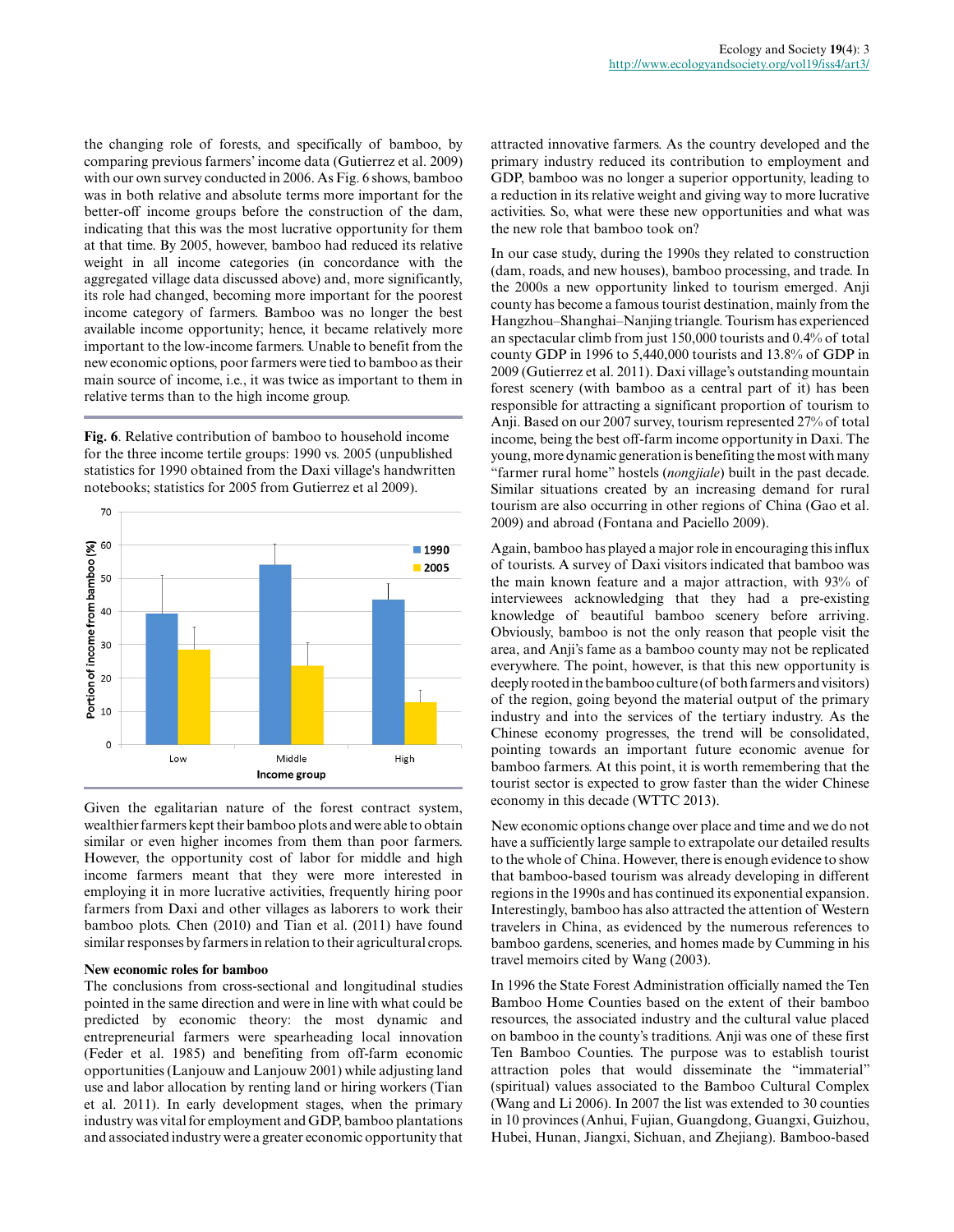ecotourism continues to spread across the mountainous regions of these provinces (Lu 2006, Zhang 2007), bringing benefits to farmers similar to those we observed in Anji (Hu and Hui 2002). Visiting bamboo landscapes, museums, gardens, and homes represents a new resource (Guan 2003) and has become part of the package offered by numerous Chinese tour operators, as exemplified by this excerpt from one operator:

*The Bamboo Sea, one of the most beautiful land of happiness given by the nature, with many cultural relics and historic sites screened by green bamboo, is a fresh and clear back garden of Yibin City. A tour to the beautiful and elegant Bamboo Sea is a tour to the splendid bamboo culture of long history, a tour more mysterious and interesting, far from the mortal world.* [From: http://www.chinayak.com/Panda/Attractionsaround-Chengdu/Bamboo-Sea.html]

As is frequently the case, new opportunities also bring new problems and, in the case of Anji (and, again, most likely in many other counties that offer scenic bamboo resources), large-scale tourism has already increased environmental pressures. This fact is well acknowledged by Anji authorities who recognize an unsustainable increase of waste and water pollution associated with a huge increase in urban development (Tianhuangping Tourist Reception Centre 2006). As an example, Daxi village has increased its urban space 4.8 times between 1988 and 2005 (Gutierrez et al. 2011). The need to carefully balance new demands and their environmental costs is clearly of the utmost importance here.

## **Forest tenure and income equality: is there anything special about bamboo?**

The land reform launched with the Household Responsibility System (*jiating lianchan chengbao zeren zhi*) has been one of the cornerstones of China's development (Nolan 1983, Lin 1987). Its extension to forests through a Contract Responsibility System (*shengchan chengbao zeren zhi*) found a number of difficulties associated with the specific nature of forests, namely the long rotation, landscape persistence, and high environmental value. In the early stages, with farmers doubting that the policy would be maintained, some forests and plantations were cut and the timber was sold to obtain short-term benefits, leading to an estimated loss of over 1 million ha of forest in the southern collective forest region (Song et al. 1997, Liu 2001). However, the authorities reacted quickly to address the issue. In the absence of the appropriate data, we would hypothesize that the peculiarities of bamboo plantations preserved them from the destruction seen in other forests during this period. This again could be an interesting research topic.

A more insidious problem was the attempt to maintain the original egalitarian nature of land reform under changing demographic conditions that inevitably led to changing the per capita land allowance. Different solutions were found for the agricultural sector that in the early stages focused on periodic land reallocations, but these proved to be more difficult for forests, again due to long-term rotation, investment recovery, and convenience of unified management. An alternative option has been to establish forest shareholding cooperatives (*linye gufen hezuo zhi*) that contract the land and share the benefits with their members (Kong and Liu 2000, Song et al. 1997). The system

focuses on timber production forests or plantations, offering a stable and unified forest management that avoids the fragmentation typical of the Contract Responsibility System (Kang et al. 2010).

Again, the specificities of bamboo plantations may demand other alternatives. Gutierrez et al. (2013) have illustrated an interesting option established in Anji, based on a compensation scheme between families at different demographic stages. We believe that other systems trying to combine an egalitarian land distribution with demographic trends and the advantages of standard management must have been developed in different regions of China, although to our knowledge no systematic comparison of how the bamboo Contract Responsibility System developed has been conducted.

The recent trends in land regulation in China may render these systems obsolete. However, aside from the academic interest, we believe that conducting such a China-wide tenure-arrangements study for bamboo could prove important because the Contract Responsibility System has been crucial for maintaining one of the most interesting features of bamboo in rural development: its highly egalitarian nature. As demonstrated by Kant and Chiu (2000), Ruiz Perez et al. (2004), Gutierrez et al. (2009), and Hogarth et al. (2013), bamboo income shows relatively low Gini coefficients (a commonly used index measuring the income distribution in a population, which ranges from 0 (maximum equality) to 1 (maximum inequality), Gastwirth 1972)), thus indicating a fairly egalitarian economic activity (Table 1). In rural areas with a strong tradition of bamboo plantations, these offer a partial buffer against the growing income disparities that are currently considered one of the key issues facing China. Clearly bamboo's role in solving this huge problem may be rather limited. However it is rooted in the ideas of egalitarian land distribution and the ability to offer regular income to farmers at different points on the income ladder.

**Table 1**. Changes in Gini coefficients for main sources of income in Daxi village between 1990 and 2005 (unpublished statistics for 1990 obtained from the Daxi village's handwritten notebooks; statistics for 2005 from Gutierrez et al. 2009).

| Income   | Gini 1990 | Gini 2005 |
|----------|-----------|-----------|
| Bamboo   | 0.26      | 0.32      |
| Hickory  | 0.47      | 0.56      |
| Tea      | 0.46      | 0.74      |
| Off-farm | 0.53      | 0.76      |

#### **Environmental values of bamboo: the light and the shade**

Naturally occurring bamboo forests, like any other natural forest, tend to have important environmental value associated with a high biodiversity and biomass, soil retention, and hydrological cycle control. Indeed, the world-famous pandas live in natural bamboo forests. However, most of China's bamboo area corresponds to plantations, which tend to be intensively managed monocultures. What are their environmental shortcomings? To what extent do they contribute to global forests' environmental values?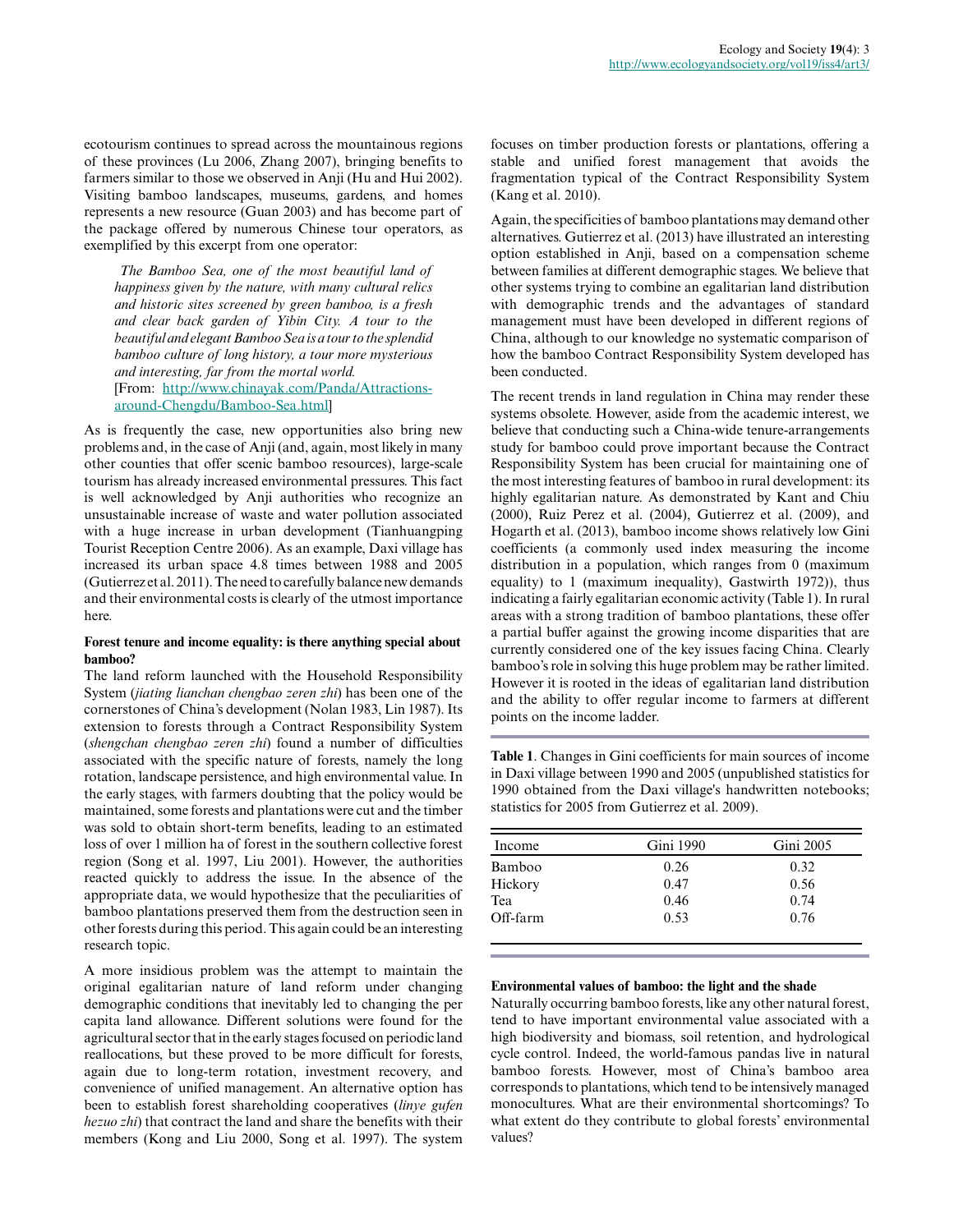Numerous authors have studied the issue (Zhou et al. 2005, Xie 2006, Yan et al. 2008, Ruiz Perez et al. 2009; Yang et al. 2010). Plantations in general have less diversity and biomass, allied to a higher number of disturbances than mature natural forests due to management and extraction (Xu 2011). In this regard, bamboo plantations are no exception. Expanding bamboo plantations at the expense of natural forests was not uncommon in the 1980s and 1990s, which naturally affected biodiversity, soil, and hydrological functions (Ruiz Pérez et al. 2001). However, following the logging ban of 1998 the loss of natural forests has been gradually halted.

Although natural forests have a higher tree alpha diversity than bamboo plantations, this is partly compensated for by greater diversity in the shrub and herbaceous layers of the latter (Xie 2006). Indeed, extensive bamboo can compare favorably with timber plantations like Chinese fir (*Cunninghamia lanceolata*), although its biodiversity value diminishes significantly with intensive management. Moreover, extensive bamboo plantations tend to have high beta (between plots) diversity, due to variations in management that are expressed at the herbaceous and shrub levels (Xie 2005, Gutierrez et al. 2012). This contributes to the high scenic and cultural values of many bamboo areas, which are important features for attracting rural tourism.

At the same time, many bamboo species tend to be very fastgrowing and thus demonstrate excellent performance in carbon sequestration. Projecting the observed changes in C stocked in China's bamboo forests and plantations, Chen et al. (2009) estimate a potential growth of 40% by 2050. This again may contribute to generating income for bamboo farmers as part of carbon emissions compensation schemes, as already noticed by some authors (Lobovikov et al. 2009).

Once more we find trade-offs between intensively managed plantations with faster growth and higher biomass and other environmental values like biodiversity, soil disturbance, levels of agrochemicals, and water quality (Buckingham 2009, Ruiz Perez et al. 2009). Thus, while Zhou et al. (2005) and Xie (2006) stress that bamboo plantations maintain a good level of soil coverage and biomass, Yan et al. (2008) found significant reduction in soil nitrogen mineralization and nitrification in bamboo and other plantations compared with evergreen broad-leaved forests, suggesting a negative impact on soil fertility. This is compounded by a reduction in soil microbial activity found in intensively managed bamboo plantations (Xu et al. 2008). Likewise, while fertilization and mulching of intensively managed bamboo plantations may increase soil carbon pools (Li et al. 2010), they also increase seasonal soil  $CO_2$  efflux, thereby reducing their carbon sequestration potential (Liu et al. 2011).

The environmental pros and cons of bamboo plantations should be assessed in relation to their management and level of intensification, and in the context of other (current or potential) alternative land uses. Low-input, traditionally managed plantations are environmentally friendlier than intensive ones. Bearing this in mind, it is nevertheless clear that their environmental value will be increasingly important and could play a significant role in guiding farmers' management practices and bamboo-related income, as suggested by pioneer policies aimed at encouraging a de-intensification of bamboo plantations (Ruiz Pérez et al. 2001) as well as by the establishment of bamboo certification schemes. Likewise, some polluting bambooprocessing industries have been forced to upgrade or close down, as epitomized by the case of the bamboo paper industry in Muchuan (Sichuan). In this respect, a systematic review of environmental impacts of bamboo production and of the various types of payments for environmental services as applied to bamboo plantations in China also seems to be a much-needed and promising research topic.

# **CONCLUDING REMARKS**

Bamboo plantations fall somewhere between natural forests and other agrarian uses—closer to forests in some environmental and raw material output respects, yet closer to economic tree crops in income, labor, tenure, and other socioeconomic considerations in other respects. Unsurprisingly, they meet the standard economic theory of farmers' expectations in relation to the opportunity costs of factors of production: seized by the wealthier when they are a good opportunity and passing the flag down to low-income farmers when better opportunities appear.

A balanced view should find an equilibrium between unreasonable expectations of bamboo-based wealth and social promotion on one hand, and the stereotype of being poor man's timber on the other, and between an ecologically mature natural forest and an environmentally disruptive intensive plantation or crop. Bamboo has played a significant role in China's rural development, and its continued expansion proves that it will be here for a long time. Yet, having fulfilled that foundational role, new openings will have to be worked out in order to realize its full potential. Building on the unique Bamboo Cultural Complex of China, a dynamic relationship between the physical and immaterial values of bamboo is gradually developing with increasingly sophisticated uses. Thus, the material output of the bamboo sector will remain and will have to be continually reinforced, but additional recreational, cultural, and environmental opportunities have also emerged.

Helping to seize them should be an important part of any new forest policies that are increasingly aimed at promoting cultural, recreational, and environmental values. Bamboo could represent an excellent example of a much-needed compromise between production, culture, and conservation in rural China.

*Responses to this article can be read online at:* http://www.ecologyandsociety.org/issues/responses. php/6701

## **Acknowledgments:**

*We sincerely appreciate the constructive and useful comments provided by two anonymous reviewers.*

## **LITERATURE CITED**

Bayon, G., B. Dennielou, J. Etoubleau, E. Ponzevera, S. Toucanne, and S. Bermell. 2012. Intensifying weathering and land use in Iron Age Central Africa. *Science* 335(6073):1219-1222. http://dx.doi. org/10.1126/science.1215400

Buckingham, K. 2009. Deep roots in culture, shallow roots in nature: identifying sustainable bamboo management challenges for China and the implications for multidisciplinary research.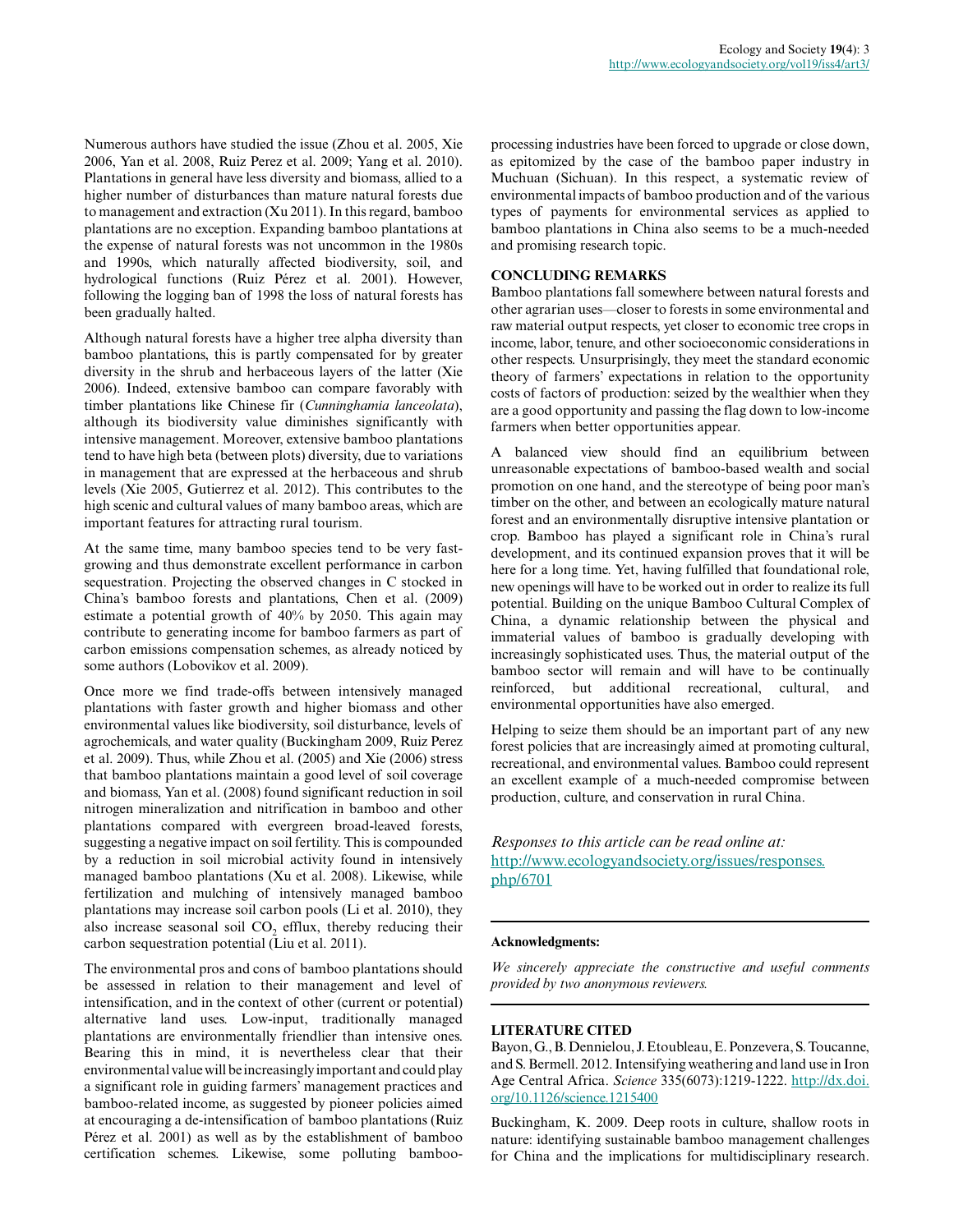*International Association of Agricultural Economists Conference*, Beijing, 16-22th August 2009.

Chen, X., X. Zhang, Y. Zhang, T. Booth, and X. He. 2009. Changes of carbon stocks in bamboo stands in China during 100 years. *Forest Ecology and Management* 258(7):1489-1496.

Chen, Y. 2010. Agricultural land use responses to the rising labor opportunity cost in Sui County, China. *Chinese Journal of Population Resources and Environment* 8(4):10-18.

Feder, G., R. E. Just, and D. Zilberman. 1985. Adoption of agricultural innovations in developing countries: a survey. *Economic Development and Cultural Change* 33:255-298. http:// dx.doi.org/10.1086/451461

Fontana, M., and C. Paciello. 2009. Gender dimensions of rural and agricultural employment: differentiated pathways out of poverty—a global perspective. Paper presented at the *FAO-IFAD-ILO Workshop on Gaps, Trends and Current Research in Gender Dimensions of Agricultural and Rural Employment: Differentiated Pathways Out of Poverty*, Rome, Italy, 31 March-2 April.

Forest Resources Administration—PRC's Ministry of Forestry (Guojia linyeju senlin ziyuan guanglisi). 2010. National forest resources inventory and general situation of forest resources in the PRC [Diqici quanguo senlin ziyuan qingcha ji senlin ziyuan zhuangkuang]. *Linye ziyuan guangli* [Forest Resources Management] 1:1-8. (In Chinese)

Gao, S., S. Huang, and Y. Huang. 2009. Rural tourism development in China. *International Journal of Tourism Research* 11:439-450. http://dx.doi.org/10.1002/jtr.712

Gastwirth, J. L. 1972. The estimation of the Lorentz curve and the Gini index. *The Review of Economics and Statistics* 54:306-316. http://dx.doi.org/10.2307/1937992

Ge, Q., M. Zhao, and J. Zheng. 2000. Landuse change of China during the 20th century (Ershi shiji zhongguo tudi liyong bianhua yanjiu). *Dili xuebao* [Journal of Geography] 55(6):698-706. (In Chinese)

Guan, C. 2003. Bamboo landscape resources in China. Zhongguo de zhu jingguan ziyuan. *Zhuzi yanjiu huikan* [Journal of Bamboo Research] 22(2):73-78. (In Chinese)

Gutiérrez Rodríguez, L., M. Fu, Geriletu, Z. Li, M. Ruiz Pérez, J. Xie, X. Yang, and B. Zhou. 2012. Ecological functionality of *Phyllostachys edulis* (Moso Bamboo) within a subtropical forest community in eastern China—a quantitative analysis of biodiversity, biomass and coverage parameters at Daxi village, Anji County. *8 th* China Bamboo Congress, Zhuji city (Zhejiang), 22-24th November 2012.

Gutiérrez Rodríguez, L., and M. Ruiz Pérez. 2013. Recent changes in Chinese forestry seen through the lens of forest transition theory. *International Forestry Review* 15(4):456-470.

Gutiérrez Rodríguez, L., M. Ruiz Pérez, X. Yang, and Geriletu. 2011. From farm to rural hostel: new opportunities and challenges associated with tourism expansion in Daxi, a village in Anji County, Zhejiang, China. *Sustainability* 3:306-321. http://dx.doi. org/10.3390/su3010306

Gutiérrez Rodríguez, L., M. Ruiz Pérez, X. Yang, M. Fu, Geriletu, and D. Wu. 2009. Changing contribution of forests to livelihoods: evidence from Daxi Village, Zhejiang Province, China. *International Forestry Review* 11(3):319-330.

Gutiérrez Rodríguez, L., M. Ruiz Pérez, X. Yang, Geriletu., B. Belcher, B. Zhou, and Z. Li. 2013. Maintaining the contract responsibility system of forest land distribution in China: evidence from a novel financial compensation scheme in Daxi Village of Anji County, Zhejiang. *Land Use Policy* 30:863-872. http://dx.doi.org/10.1016/j.landusepol.2012.06.004

Haggblade, S., P. Hazell, and T. Reardon. 2002. *Strategies for stimulating poverty-alleviating growth in the rural nonfarm economy in developing countries*. EPTD Discussion Paper #92. World Bank, Washington, D.C., USA.

He, F., Q. Ge, J. Dai, and S. Lin. 2007. Quantitative analysis on forest dynamics of China in recent 300 years (Jin sanbainian lai zhongguo senlin de bianqian). *Dili xuebao* [Journal of Geography] 62(1):30-40. (In Chinese)

Hogarth, N. J., B. Belcher, B. Campbell, and N. Stacey. 2013. The role of forest-related income in household economies and rural livelihoods in the border-region of southern China. *World Development* 43:111-123. http://dx.doi.org/10.1016/j.worlddev.2012.10.010

Hu, J., and C. Hui. 2002. Summary of bamboo culture and bamboo culture tourism in China (Zhongguo zhu wenhua ji zhu wenhua lvyou yanjiu de xianzhuang he zhanwang). *Zhuzi yanjiu huikan* [Journal of Bamboo Research] 21(3):66-75. (In Chinese)

Hyde, W. F., B. Belcher, and J. Xu, editors. 2003. *China's forests: global lessons from market reforms*. Resources for the Future, Washington D.C. & CIFOR, Bogor, Indonesia.

Kang, Y., L. Gao, and Y. Li. 2010. Study review on forestry shareholding cooperation (linye gufen hezuo yanjiu zhongshu). *Anhui nongye kexue* [Journal of Anhui Agriculture] 38 (31):17890-17891. (In Chinese)

Kant, S., and M. Chiu. 2000. Bamboo sector reforms and the local economy of Linan County, Zhejiang Province, People's Republic of China. *Forest Policy and Economics* 1(3-4):283-299. http://dx.doi.org/10.1016/S1389-9341(00)00021-6

Kaplan, J. O., K. M. Krumhardt, and N. Zimmerman. 2009. The prehistoric and preindustrial deforestation of Europe. *Quaternary Science Reviews* 28:3016-3034. http://dx.doi.org/10.1016/j. quascirev.2009.09.028

Keeley, J., and Y. Zheng (editors). 2011. *Green China: Chinese insights on environment and development*. International Institute for Environment and Development (IIED), London, UK.

Kong, M., and C. Liu. 2000. An investigation on the development of the forest shareholding system in Sanming, Fujian province (fujiansheng sanmingshi linye gufen hezuo zhi fazhan yanjiu). *Linye jingji* [Forestry Economics] 1:7-20. (In Chinese)

Lanjouw, J. O., and P. Lanjouw. 2001. The rural non-farm sector: issues and evidence from developing countries. *Agricultural Economics* 26:1-23. http://dx.doi.org/10.1111/j.1574-0862.2001. tb00051.x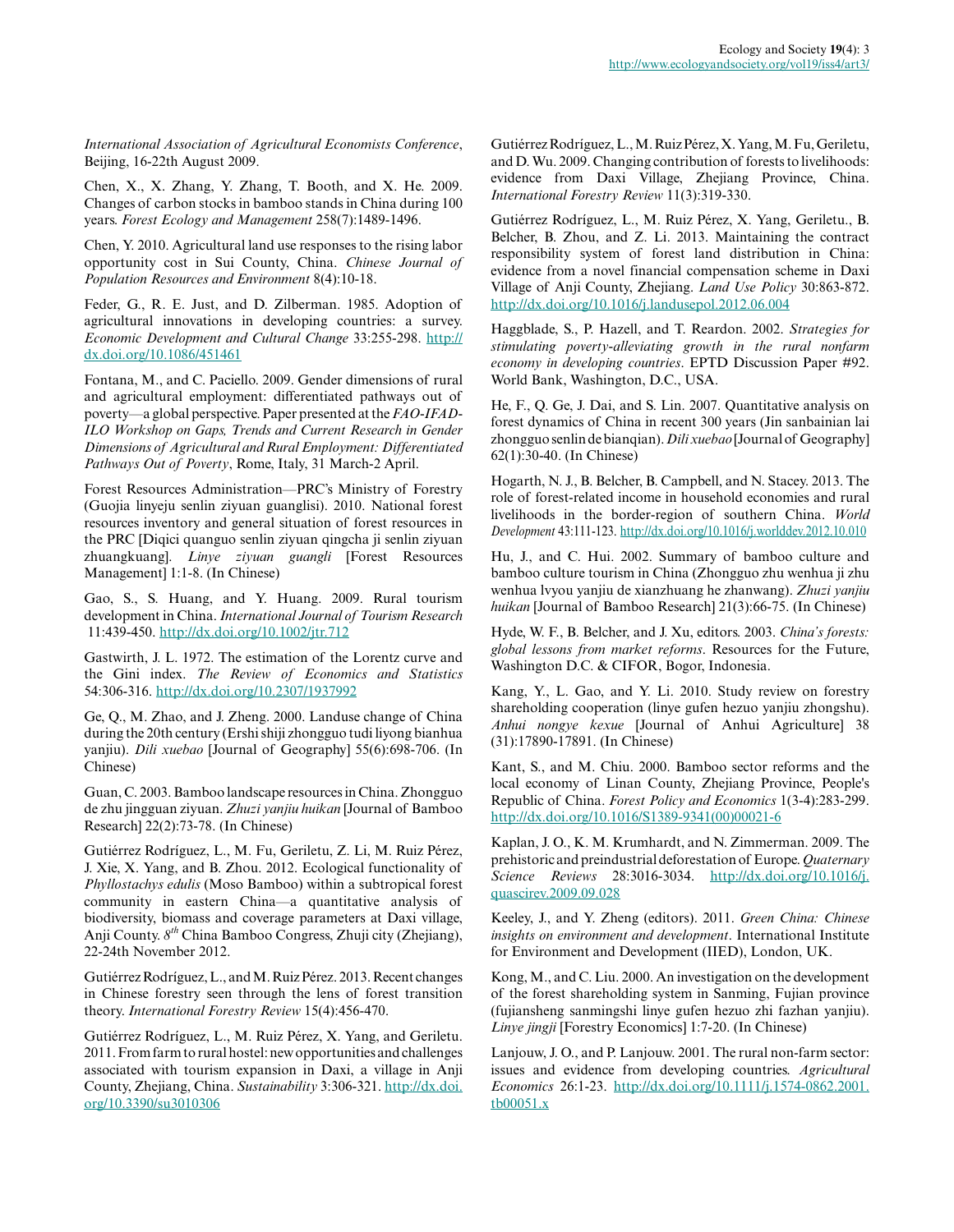Li, Y., P. Jiang, S. C. Chang, J. Wu, and L. Lin. 2010. Organic mulch and fertilization affect soil carbon pools and forms under intensively managed bamboo (*Phyllostachys praecox*) forests in southeast China. *Journal of Soils and Sediments* 10(4):739-747. http://dx.doi.org/10.1007/s11368-010-0188-4

Lin, J. Y. F. 1987. The household responsibility system reform in China: a peasant's institutional choice. *American Journal of Agricultural Economics* 69(2):410-415.

Liu, D. C. 2001. Tenure management of non-state forests in China since 1950: a historical review. *Environmental History* 6 (2):239-263.

Liu, J., P. Jiang, H. Wang, G. Zhou, J. Wu, F. Yang, and X. Qian. 2011. Seasonal soil  $CO_2$  efflux dynamics after land use change from a natural forest to Moso bamboo plantations in subtropical China. *Forest Ecology and Management* 262(6):1131-1137.

Lobovikov, M., Y. P. Lou, D. Schoene, and R. Widenoja. 2009. *The poor man's carbon sink: bamboo in climate change and poverty alleviation*. INBAR-FAO, Rome, Italy.

Lu, S. 2006. Theme tourism booming in China—research on bamboo culture in ethnic minority regions, Yunnan Province. In *Proceedings of the 2006 International Conference on Management Science and Engineering 121-125, 2006, Wuhan, Hubei, China*. Orient Academic Forum, New South Wales, Australia.

McNeill, J. R. 2006. China's environmental history in world perspective. Pages 31-52 *in* M. Elvin and T. Liu, editors, *Sediments of time. Environment and society in Chinese history*. Cambridge University Press, Cambridge, U. K.

National Bureau of Statistics of China. (several years). *China statistical yearbook*. China Statistics Press, Beijing, China.

Nolan, P. 1983. De-collectivisation of agriculture in China, 1979-82: a long-term perspective. *Economic and Political Weekly* 18(32):1395-1418.

Rao, A. N., G. Dhanarajan, and C. B. Sastry, editors. 1987. *Recent research on bamboos—proceedings of the 2nd international bamboo workshop, Hangzhou, China, 6–14 1985*. Chinese Academy of Forestry, Beijing, China and International Development Research Centre, Ottawa, Canada.

Reardon, T., K. Stamoulis, and P. Pingali. 2007. Rural nonfarm employment in developing countries in an era of globalization. *Journal of Agricultural Economics* 37:173-184. http://dx.doi. org/10.1111/j.1574-0862.2007.00243.x

Ruiz Pérez, M., B. Belcher, M. Fu, and X. Yang. 2003. Forestry, poverty and rural development: perspectives from the bamboo subsector. Pages 151-176 *in* W. F. Hyde, B. Belcher, and J. Xu, editors. *China's forests: global lessons from market reforms*. Resources for the Future, Washington D.C. & CIFOR, Bogor, Indonesia.

Ruiz Pérez, M., B. Belcher, M. Fu, and X. Yang. 2004. Looking through the bamboo curtain: an analysis of the changing role of forest and farm income in rural livelihoods in China. *International Forestry Review* 6 (3-4):306-316.

Ruiz Pérez, M., M. Fu, X. Yang, and B. Belcher. 2001. Bamboo forestry in China: toward environmentally friendly expansion. *Journal of Forestry* 99 (7):14-20.

Ruiz Pérez, M., M. Maoyi, B. Belcher, X. Yang, B. Mertens, L. Hua, and X. Jinzhong. 2009. The socio-economic and environmental roles of bamboo in rural China. Pages 267-286 *in* A. Ken-ichi and J. E. Nickum, editors. *Good earths: regional and historical insights into China's environment.* Kyoto University Press, Kyoto, Japan & Trans Pacific Press, Melbourne, Australia.

Ruiz Pérez, M; M. Zhong, B. Belcher, C. Xie, M. Fu, and J. Xie. 1999. The role of bamboo plantations in rural development: the case of Anji County, Zhejiang, China. *World Development* 27 (1):101-104.

Song, Y., J. W. Burch, G. Geballe, and L. Geng. 1997. New organizational strategy for managing the forests of southeast China. The share holding integrated forestry tenure (SHIFT) system. *Forest Ecology and Management* 91:183-194. http://dx. doi.org/10.1016/S0378-1127(96)03891-1

Su, D. 2013. *Chinese bamboo and the construction of moral high ground by Song literati*. Thesis, Master of Art Graduate Department of East Asian Studies, University of Toronto, Toronto, Ontario, Canada.

Tian Y., X. Li, G. Ma, and H. Hao. 2011. Impacts of the rising opportunity cost of farm labor on agricultural land use structure: theory and empirical evidences. *Chinese Journal of Population Resources and Environment* 9(1):85-90.

Tianhuangping Tourist Reception Centre. 2006. *General planning of Tianhuangping's touristic area*. Anji Bureau of Landscape-Tourism Management, Anji, Zhejiang, China. (In Chinese).

United Nations Development Programme (UNDP)-China. 2010. *China and a sustainable future: towards a low carbon economy and sustainable society*. China human development report 2009/10. China Translation and Publishing Corporation, Beijing, China.

United Nations Statistical Division (UNSTAT). 2008. *International standard industrial classification of all economic activities (ISIC), Rev. 4*. UN Statistical Papers, Series M, No. 4, Rev. 4. United Nations, New York, New York, USA. [online] URL: http://unstats.un.org/unsd/publication/seriesM/seriesm\_4rev4e. pdf

United Nations World Tourism Organization (UNWTO). 2013. *UNWTO tourism highlights.* 2013 edition. United Nations World Tourism Organization, Madrid, Spain.

Wang, C., and U. Chokkalingam. 2006. National overview. Pages 7-68 *in* U. Chokkalingam, Z. Zhou, C. Wang and T. Takeshi, editors. *Learning lessons from China's forest rehabilitation efforts. National level review and special focus on Guangdong Province*. CIFOR, Bogor, Indonesia.

Wang, F., and Q. Li. 2006. Analysis of tourist resources embedded within the Chinese bamboo culture (zhongguo zhu wenhua lvyou ziyuan jiexi). *Beijing dier waiguoyu xueyuan xuebao* [Journal of Beijing International Studies University] 133(3):67-75. (In Chinese)

Wang, P. 2001. A survey of the origin and feature of bamboo worship of southern minorities (nanfang shaoshu minzu zhu chongbai de qiyuan ji tezheng). *Hubei minzu xueyuan xuebao (zhexue shehui kexue ban)* [Journal of Hubei Institute for Nationalities (Philosophy and Social Sciences)] 19(4):21-25. (In Chinese)